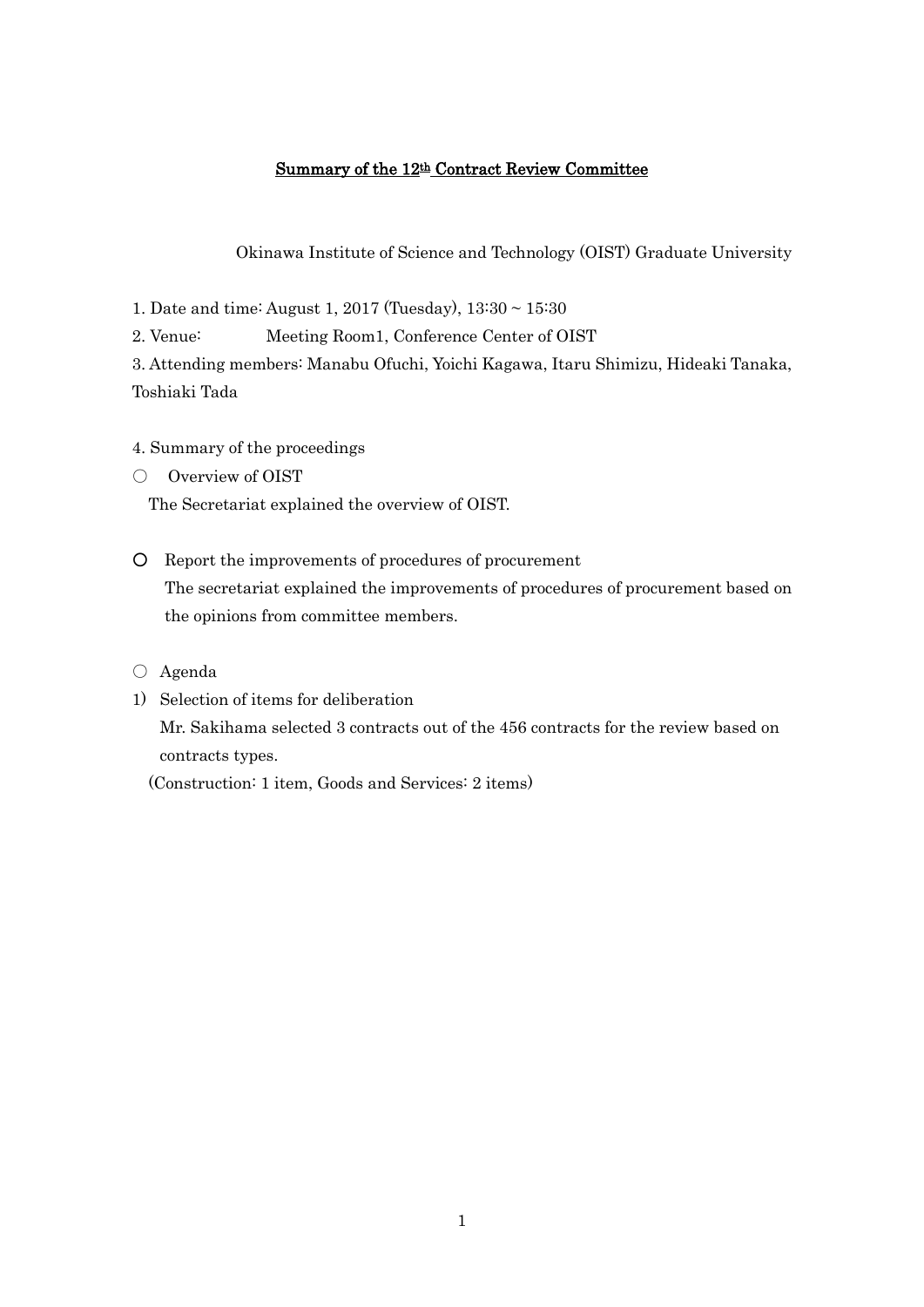#### Reasons for selection of items for deliberation

Mr. Sakihama

【Contract of Public Construction】

1) General Competitive Bidding: No.66 (Construction work for Lab.4)

The contract amount is almost 7 billion yen. It seems that there is only one competitive bidder. Is there only one bidder from the beginning? Did you take some measures to make competitive environment? Please explain the background of the contract.

#### 【Contracts of Goods and Services】

2) General Competitive Bidding: No.42 Accommodations arrangement for Workshop FY2017

It seems that the contract is under competitive environment. Please explain the reason why/how the contract environment was made. How do you ensure the cost and quality of accommodations?

There are 4 competitive bidders. What was the reasons for concluding contract with the Company A?

Is there any relevance with No.40 and 41 on the contract lists?

What kind of workshops to be held? Please explain those themes and terms of the workshop, and whether those are regular workshops or not.

3) Negotiated Contract: No.79 Purchase of Mac Book Pro for students, 16sets

No.370: Purchase of Mac Book Pro for students, 1set

Would it be possible to make a contract all at once?

Why contract method differs between the contract No.79 and 370?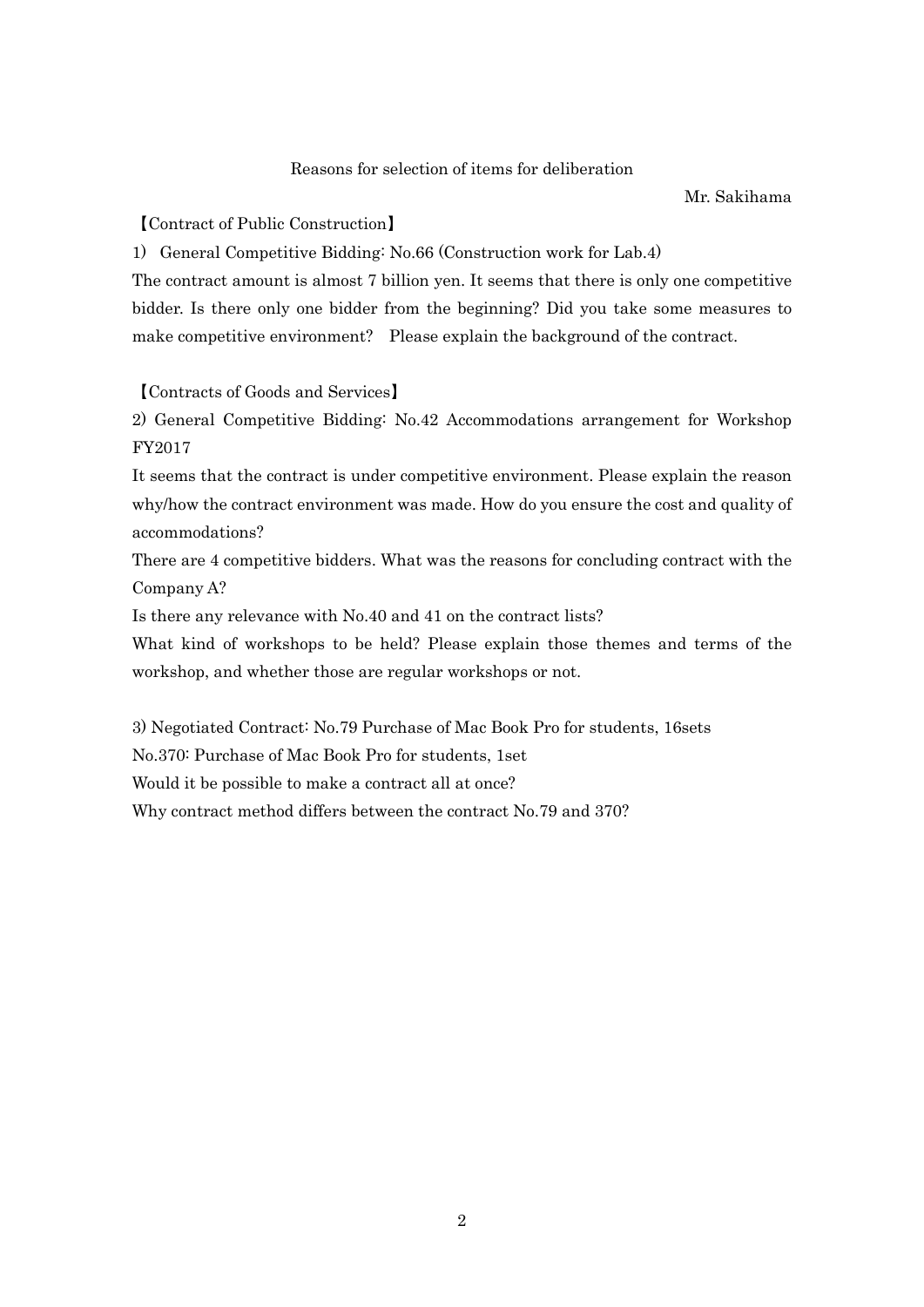- 2) Reviews of the Selected Contracts
- 1. General Competitive Bidding
	- I. Construction Work for Lab.4
- <Summary of the Contract>
- The contract is for construction of structure, interior and exterior. Total 3 times of competitive bidding was conducted.
- · Overall Grandest Value Method (OGVM) was taken for the initial bidding. The competitive environment was expected to be set since the 4 companies requested drawings of Lab.4. However, there were no bidders at the time of bid deadline, and the advertisement for bid was withdrawn. OIST reviewed and analyzed causes of the unsuccessful bidding by asking some companies for their opinion.
- General competitive bidding method was taken for  $2<sup>nd</sup>$  bidding. OIST did not change the approximate cost of construction, and relaxed the difficulty level of the construction work required in the condition for participation in the bid. As a result, there was a participant (two of the four who requested the drawing with the first bidding made up JV), but since it was largely diverged from the bid price and the estimated price. Therefore, it became unsuccessful.
- · OIST reviewed the estimated price and made a third bid (general competitive bidding). As a result, the participant in the second bid made a bid and signed a contract.

| Comments from the Committee Member             | Explanation from OIST                                        |
|------------------------------------------------|--------------------------------------------------------------|
| How was the estimated price set?               | OIST analyzed the estimate in case of the                    |
|                                                | unsuccessful bid, reviewed the unit price,                   |
|                                                | and set the estimated price.                                 |
| Had the estimated price been considered        | OIST interviewed some design offices                         |
| within OIST? What kind of information          | including tenderers<br>and<br>gathered                       |
| should be collected to estimate the proper     | information on prefecture and domestic                       |
| unit price?                                    | situation of construction works. We also                     |
|                                                | asked external consultants for analysis.                     |
|                                                | Based on those opinions and the results of                   |
|                                                | internal review, it was<br>$\operatorname{set}$<br>the<br>as |
|                                                | estimated price.                                             |
| conducted<br>Had<br>the<br>contractor<br>other | The contractor is a JV of the company A                      |
| construction work for OIST before?             | and the company B. The company A won a                       |
|                                                | contract for the construction of Lab.2 and                   |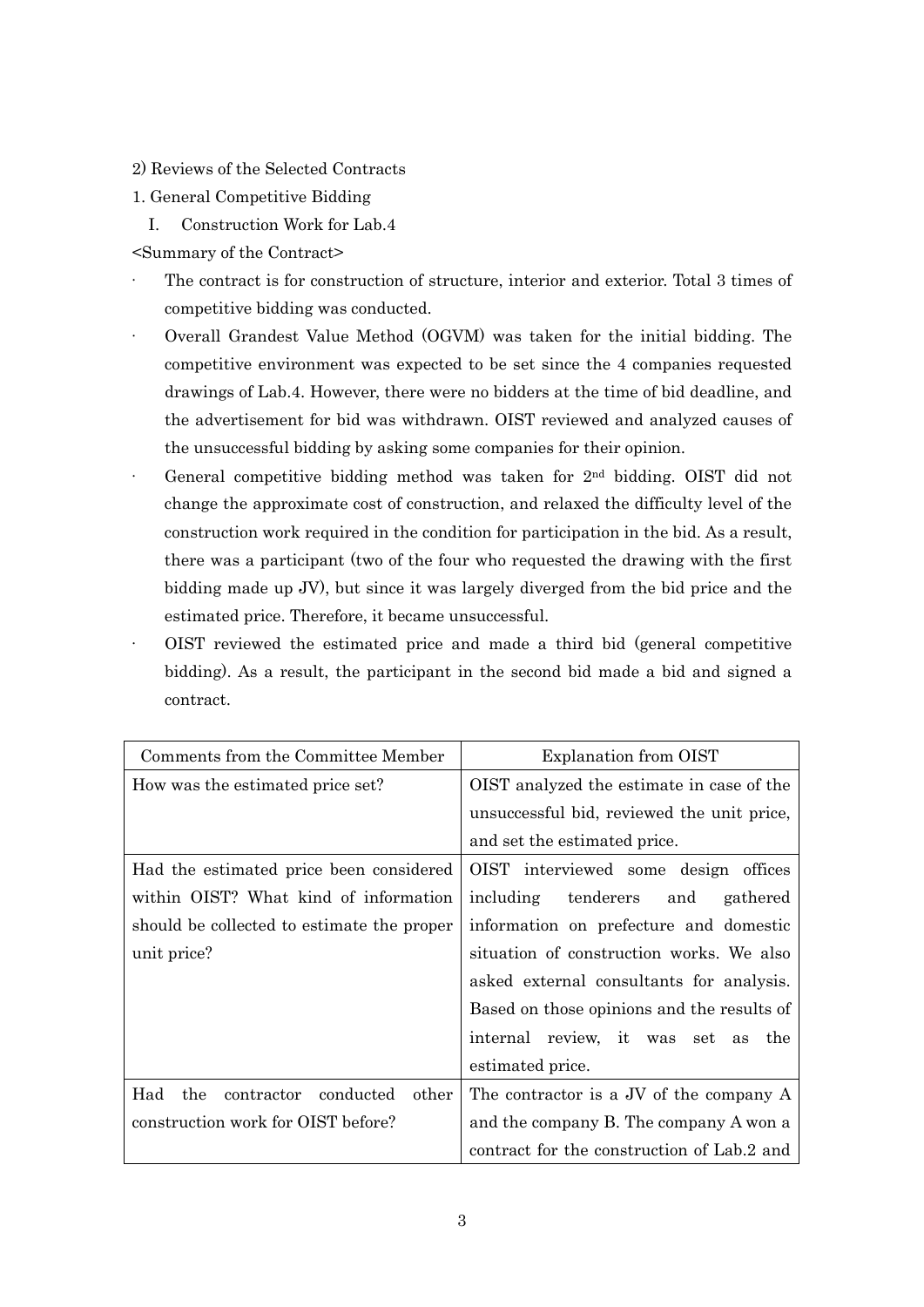|                                               | the company B did the Engineering<br>Support Building. |
|-----------------------------------------------|--------------------------------------------------------|
| When comparing the second bid and the         | When reviewing the estimated price, we                 |
| third bid, there is a difference of about 700 | reviewed the specification as well as the              |
| million yen in the bid price. What is a       | unit price.                                            |
| reason of the difference?                     |                                                        |
| The contract was placed in FY2016. What       | Construction costs of 11.3 billion yen are             |
| kind of budgetary measure are taken to        | allowed<br>for<br>4<br>from<br>the<br>years            |
| the contract?                                 | supplementary budget for FY2015 based                  |
|                                               | on the acts incurring liabilities on the               |
|                                               | treasury.                                              |
| In the case of Okinawa Prefecture, the        | No, we did not.                                        |
| of<br>workmen<br>travel<br>expenses<br>are    | We understand the situation of difficulty              |
| considered as an allowance. Did you set a     | procuring<br>workmen<br>in Okinawa<br>in               |
| similar provision in this case?               | Prefecture by interviews. Therefore, we                |
|                                               | made adjustments that are appropriate for              |
|                                               | the situation.                                         |
| Did you consider a negotiated contract        | When making a negotiated contract,                     |
| (which no winning bidder after conducting     | which no winning bidder after conducting               |
| price bidding) as one of bidding methods?     | price bidding, the design contents and                 |
|                                               | conditions cannot be changed. Since the                |
|                                               | between the bid price and the<br>gap                   |
|                                               | estimated price was large in this case, it             |
|                                               | was difficult to make a contract by                    |
|                                               | negotiated contract with the same                      |
|                                               | condition.                                             |
| At the time of the second bid, there were     | Your understanding is correct.                         |
| four bids, but did the third bid become a     |                                                        |
| successful bid at one time?                   |                                                        |
| As a result of the third bid, the bid price   | No, they didn't.                                       |
| and the estimated price are very close. Did   | The bidders wouldn't know the estimated                |
| the bidder know the estimated price in        | price in advance.                                      |
| advance?                                      |                                                        |
| The short construction period was pointed     | In this case, it is that the construction              |
| out by the interview. Did you consider        | period is short in order to do with the                |
| changing the construction period when         | shortage of workmen. Generally, the cost               |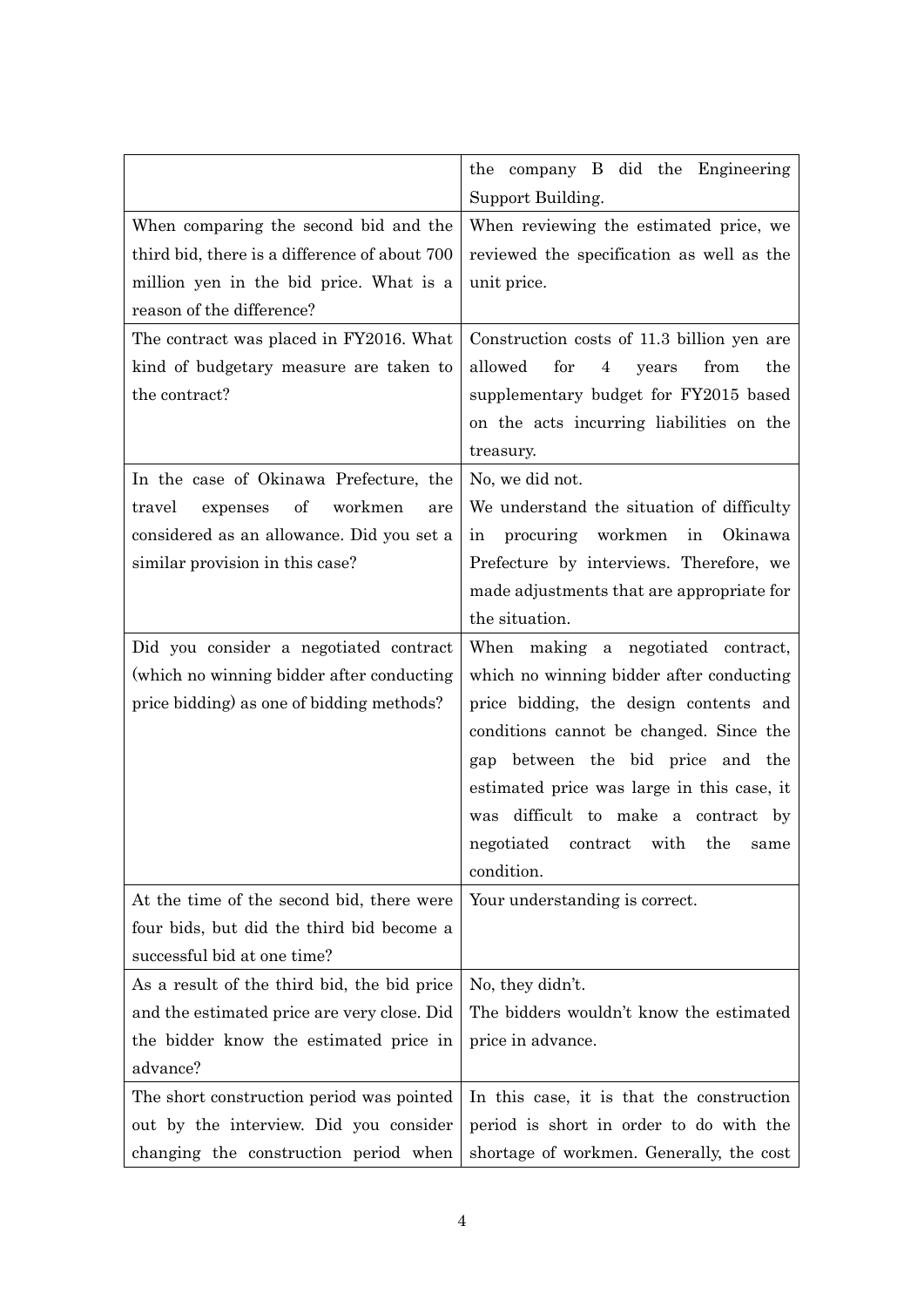| changing the specifications? | will also increase as the construction |
|------------------------------|----------------------------------------|
|                              | period becomes longer.                 |

- 2. Accommodations Arrangement for Workshop FY2017 <Summary of the Contract>
- Select an accommodation facility for guests to stay during workshops, and concluded as year-round contract (General Competitive Bidding).
- Concluded a service contract with the planned number of accommodations for the workshop scheduled for FY 2017 as the planned quantity and making it a unit price contract per night.
- Since prominent guests will be invited to workshops, quality of the facility as well as the price was added to the criteria of selection. Only participants who passed the criteria, as follow, made it possible to participate in bidding; qualified class C of the unified qualification of ministry and agency or higher, pass the screening of English correspondence and response ability to complaints.
- In recent years, it is difficult to conclude a contract with unified unit price all year due to the rise in the room rate. Therefore, OIST divided the price for each workshop so that it can adjust to the seasonal fluctuation of price.
- The estimated price was set by acquiring the reference quotations, which multiplied the planned number of nights by the number of accommodations for each season hotels can offer, and comparing them. As a result of the comparing, the less expensive price was adopted as the estimated price.

(Relationship with Catering Arrangements Work)

- Made a full-year unit price contract for catering arrangements during workshops.
- Classified according to breakfast, dinner, reception, and box meal.
- · Because participants come from all over the world, it is necessary to individually deal with dietary restrictions for their religious reasons. As for dinner and reception, it is available in buffet style and the participants can choose meals by their own.
- The estimated price was set by comparing the submitted reference quotations, which was based on the planned quantity of meals, and adopted less expensive one.
- As a result of general competitive bidding, there was participation by 2 companies. OIST divided contracts with the main campus and the Seaside House, however, the winning bidders were the same for both.

\* The winning bidder is different from the contractor of the accommodation facility arrangement work.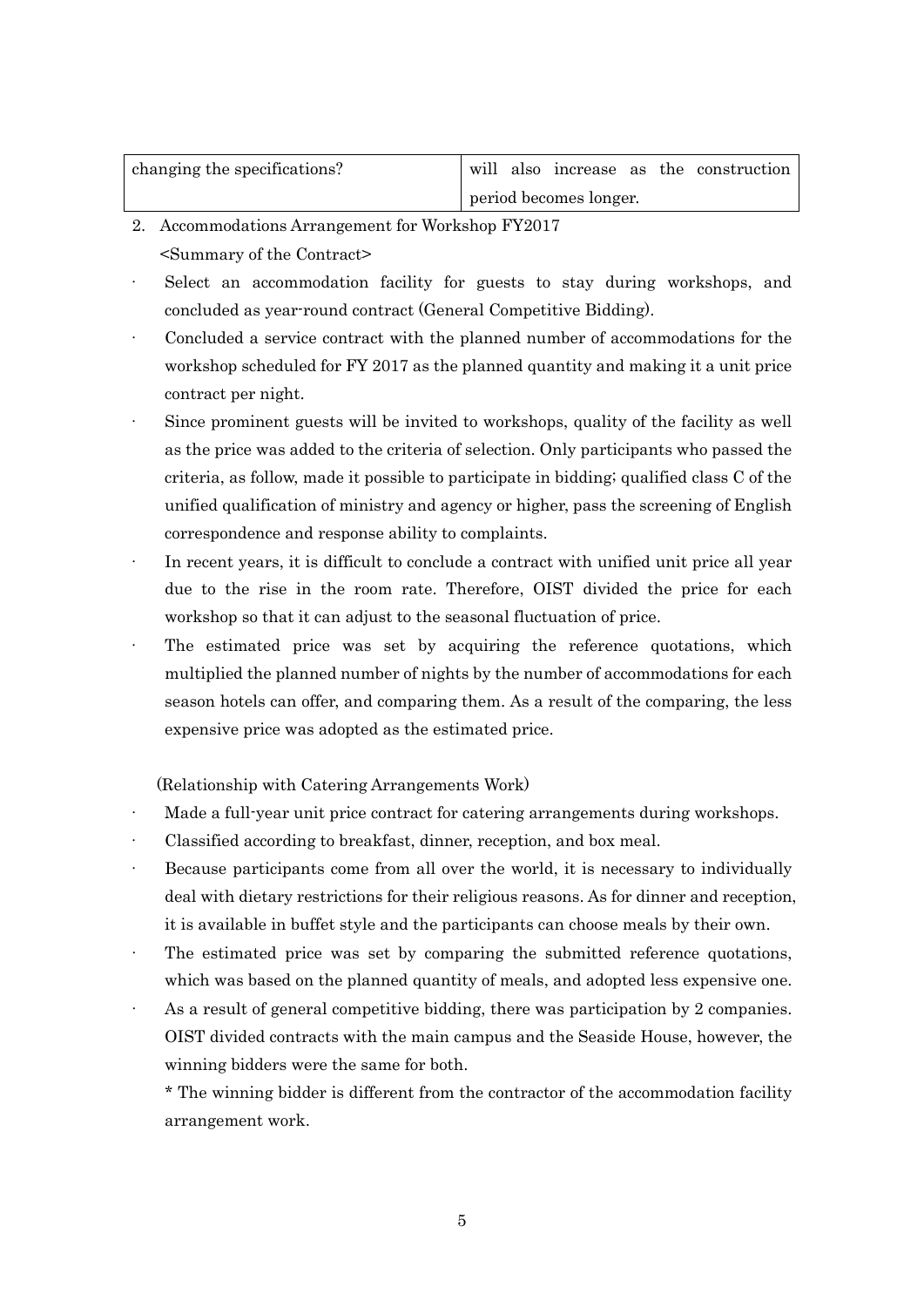| Comments from the Committee Member               | <b>Explanation from OIST</b>                       |
|--------------------------------------------------|----------------------------------------------------|
| Is the contract outsourcing only for             | had<br>We<br>made outsourcing contracts            |
| lodging? If air ticket arrangements were         | included arrangements of air tickets,              |
| included in the outsourcing, you might be        | lodging, and transportation services by            |
| able to reduce time and labor.                   | bidding in every workshop previously.              |
|                                                  | However, we changed the contract method            |
|                                                  | because the number of workshops has                |
|                                                  | been increased as well as individual               |
|                                                  | correspondence.                                    |
| How many accommodations were suitable            | There were four to five facilities in the          |
| for OIST's requirements?                         | range of 30 minutes from OIST.                     |
| Does the number of times workshops are           | It has a trend to increase.                        |
| held is expected to increase?                    |                                                    |
| Do you assume dividing the supplier by           | Yes, we do.                                        |
| field of workshop?                               |                                                    |
| How do you arrange air tickets?                  | We, OIST, make arrangements for air                |
|                                                  | tickets through contracted travel agency.          |
|                                                  | As a trial from this fiscal year, we have          |
|                                                  | adopted a fix-rate system, and make                |
|                                                  | participants to arrange their travel by own        |
|                                                  | except lecturer.                                   |
| Given the location conditions of OIST, is it     | At the time of bidding, we told the time of        |
| difficult<br>accommodations<br>to<br>arrange     | the workshop and the assumed number of             |
| regardless of season?                            | people to use to accommodations. They              |
|                                                  | offer the room rate separately by season.          |
| Wouldn't<br>it<br>be<br>efficient<br>more<br>and | had requested travel<br>Previously, we             |
| all<br>economical<br>order<br>travel<br>to       | agencies<br>travel<br>$_{\rm for}$<br>arrangements |
| arrangements to a travel agency than             | including adjustment, but there were               |
| contract with hotel directly?                    | cases that were declined by travel agencies        |
|                                                  | depending on the time. Therefore, we are           |
|                                                  | not considering the idea now.                      |
|                                                  |                                                    |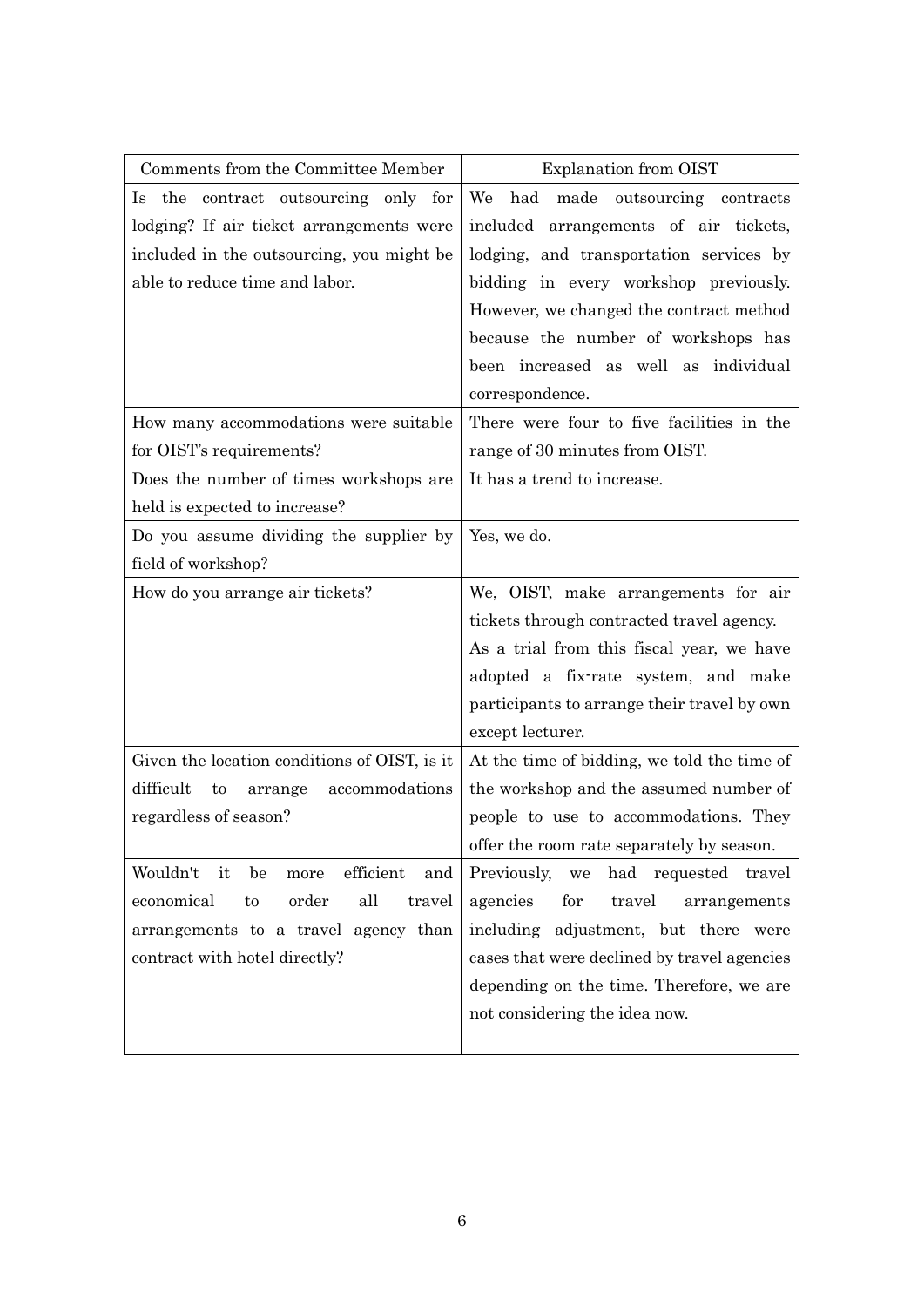# 3) Negotiated Contract

I. Purchase of 16 Personal Computer (Mac Book Pro)  $\angle$  sets purchase <Summary of the Contract>

- · OIST lends computers (laptops) to students.
- The computers are supposed to be used for four years. When it becomes unusable due to malfunction etc, the computer will be exchanged it to a new one.
- · OIST takes a survey of desired computer to students in prior to their admission, and we order the computers in accordance with the results.
- Because warranty period would progress from the time of its purchase, volume purchase of computers could be the risk of keeping a large volume of them in stock. Also, we purchase the necessary number of computers at the necessary time because the starting time of use is not the same.
- As a specification of the computer, it is conditioned on a 4-year warranty, and suppliers were limited because special purchasing routes are necessary to satisfy it. However, since 2017, it became possible for suppliers other than this contractor to handle 4-year warranty. Contracts after 2017 are based on competitive quotes from suppliers.

| Comments from the Committee Member        | <b>Explanation from OIST</b>                 |
|-------------------------------------------|----------------------------------------------|
| Does "warranty" refer to "manufacturer's  | Your understanding is correct. "The          |
| warranty"?                                | warranty" refers to "extension<br>οf         |
|                                           | manufacturer's warranty" (3-years<br>$^+$    |
|                                           | $1$ -year).                                  |
| Were there any suppliers who can provide  | It seems to depend on conditions for         |
| extended<br>warranty other than<br>the    | purchase, and there was limited supplier     |
| contractor?                               | that can offer extended warranty.            |
| Why do you need 4-year warranty?          | The Student Support Section and the          |
|                                           | Procurement<br>Supplies<br>and<br>Section    |
|                                           | discussed the purchase of computers, and     |
|                                           | we determined that the students would        |
|                                           | use them for at least 4 years according to   |
|                                           | the curriculum.                              |
| Would it possible to make lease contract? | There is a balance with finance (budget)     |
|                                           | restrictions, but we think there is room for |
|                                           | consideration.                               |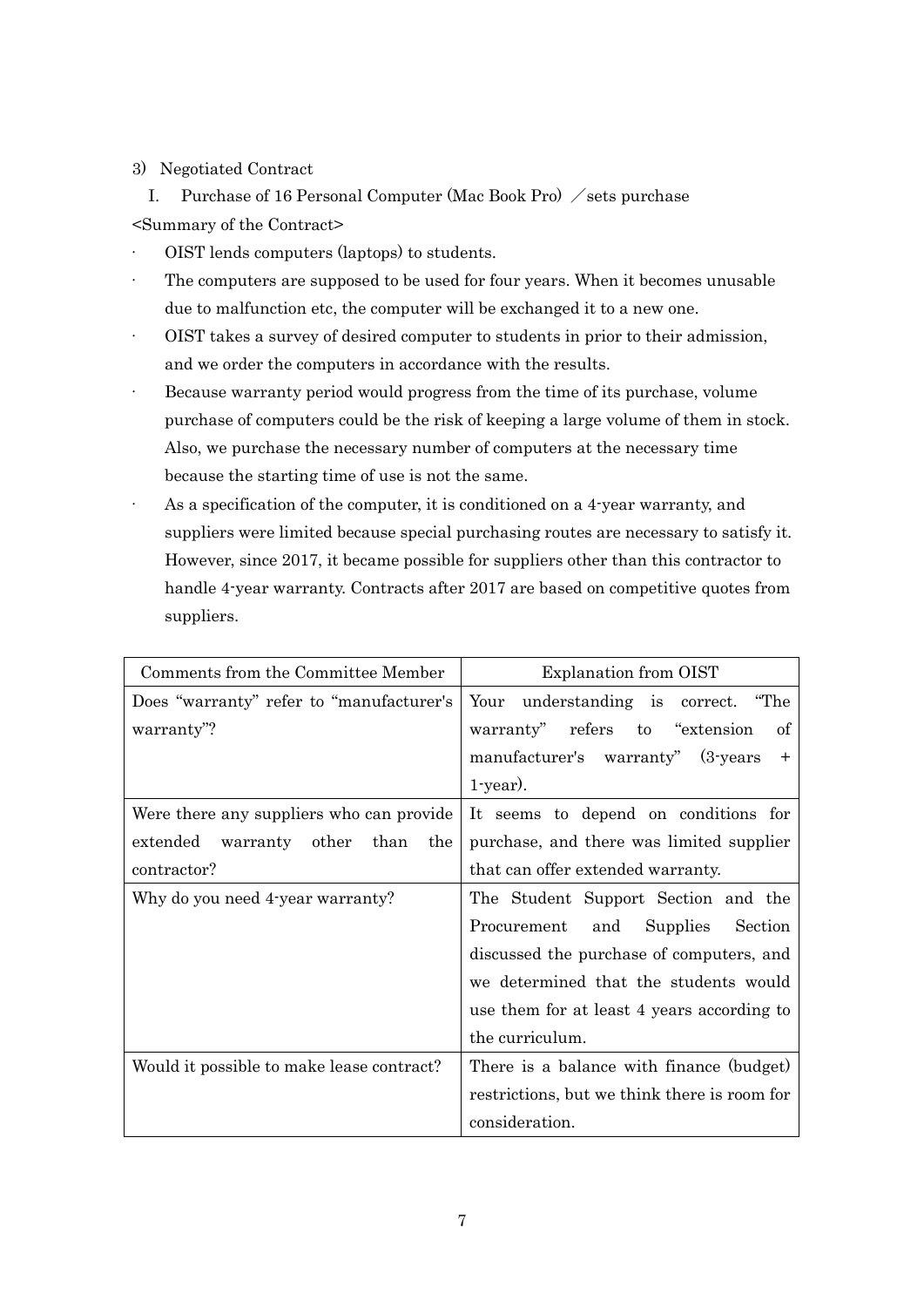## 3. Reports from OIST

I. Regarding to the improvement plan of procurement procedure <Summary of the Report>

On the development of the procurement procedure improvement plan incorporating the PDCA cycle, the following comments regarding the tasks detected based on the achievements and issues were received from the committee members including the linkage with the OIST business plan.

- ・Clarify consistency between improvement plan and the Business Plan.
- ・It is important to set goals, achievement measures, and evaluation specifications and objectively analyze and verify them.
- ・How would you make a comparison between the detected reasonable hypothesis and the usual method?
- ・Satisfaction level for the procured items is an important indicator.
- ・There are many cases that the effect did not improve by just raising a simple numerical value.

We apply specific task targets of the division to the PDCA cycle, and particularly want to further comment on reinforcement of indicators, excess / deficiency, digitization etc. of evaluation items in "C".

We would like to consider how to reflect the "P" of the PDCA cycle thus established in the next business plan.

| Comments from the Committee Member          | Explanation from OIST                        |
|---------------------------------------------|----------------------------------------------|
| Will you make to apply other contracts      | We will consider in the direction except for |
| extracted this time to PDCA cycle?          | daily work.                                  |
| It is not the best way to apply all your    |                                              |
| work to PDCA cycle. It is necessary to      |                                              |
| scrutinize contracts. It does not mean that |                                              |
| you need to apply everything to PDCA        |                                              |
| cycle. It is also necessary to examine.     |                                              |
| How do you evaluate "ensuring proper"       |                                              |
| implementation"? What is the standard of    |                                              |
| achievement?                                |                                              |
|                                             | We clarify "problems (tasks)", "what we      |
|                                             | should do (goals)" and "what to do           |
|                                             | (concrete action)", and we would like to set |
|                                             | "evaluation items" for it. Currently,        |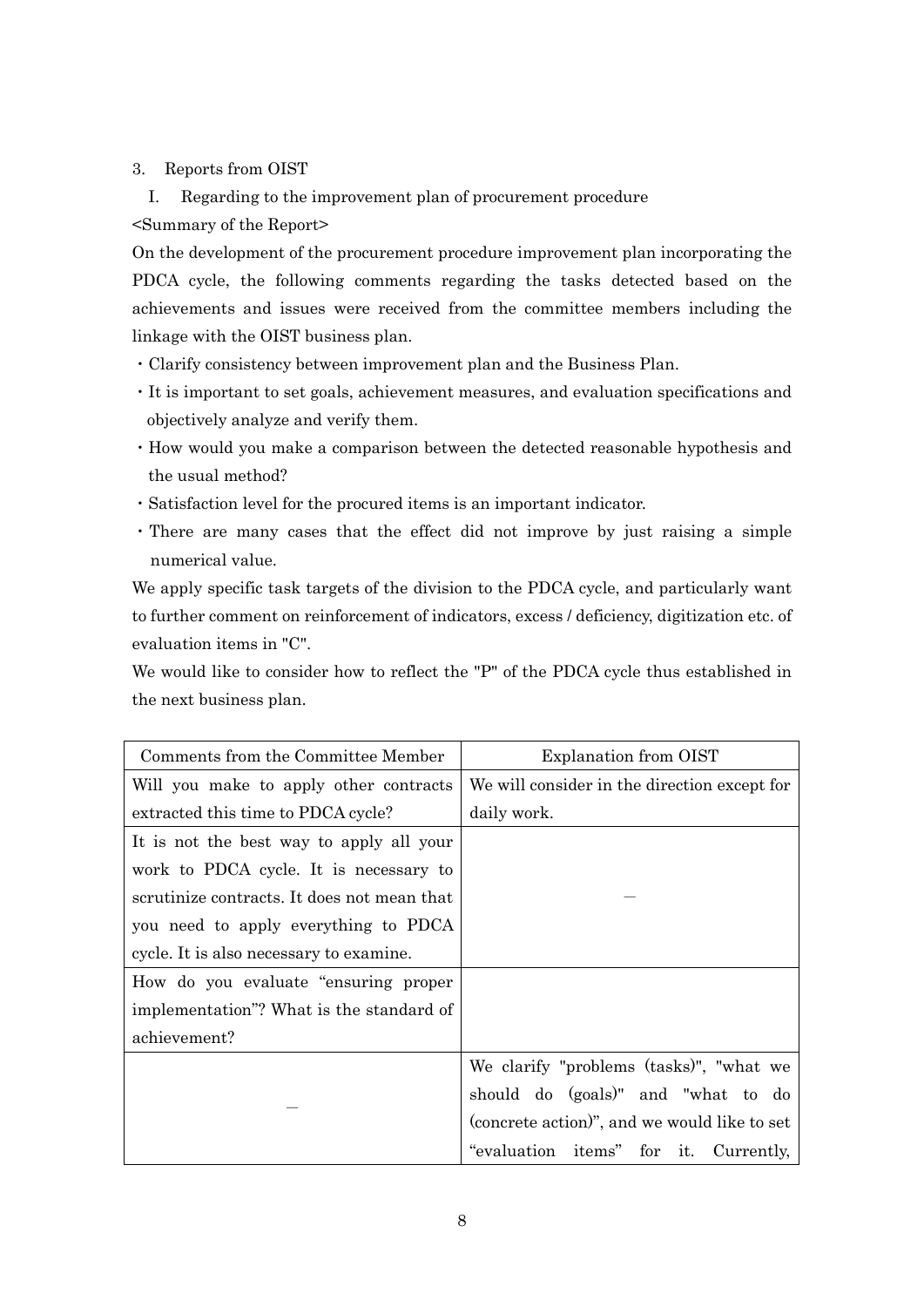|                                               | qualitative terms tend to be used more  |
|-----------------------------------------------|-----------------------------------------|
|                                               | frequent, and we worried about how      |
|                                               | quantitative grasping is possible.      |
| It may be qualitative. It is important to     | We would like to incorporate<br>the     |
| clarify what you are supposed to achieve.     | viewpoints of where there are risks and |
| You should be able to see the problem and     | how to be careful in their approach.    |
| the attitude towards the problem. At the      |                                         |
| same time, the risks and disadvantages        |                                         |
| arising from efforts should be recognized.    |                                         |
| If it is reflected in the 2018 business plan, | It will be such a timeline.             |
| is it the schedule that "Next P*" is          |                                         |
| determined in January 2018?                   |                                         |
| *PDCA cycle                                   |                                         |

### II. Procurement of regents

<Summary of the Report>

- Procurement of high-priced exclusive reagent kit from overseas manufacturer to use in machine to read genome and gene sequence.
- · In a situation where sales channels are restricted from manufacturer to end user, the vendor of the Okinawa district is designated as one company from the total import source (specific circumstances of Okinawa).
- In the case of universities in the metropolitan area, they are able to purchase reagents through several trading companies. On the other hand, why does OIST have no opportunity to benefit from competition?
- As a result of consultation at the previous Contract Review Committee, we received advice that it is possible to consult as a matter of illegality from consumer, which regional differences regarding competition availability have come out. We asked the total importer.
- As a result, we got a proposal for cash back at a rate that corresponds to the achievement.
- We confirm feasibility within the scope of subsidy execution rules, and refer some cases of private enterprises etc. We reviewed the plan for reflecting the rate according to the results for the current fiscal year in the next year's unit price contract, and currently under inquiring.